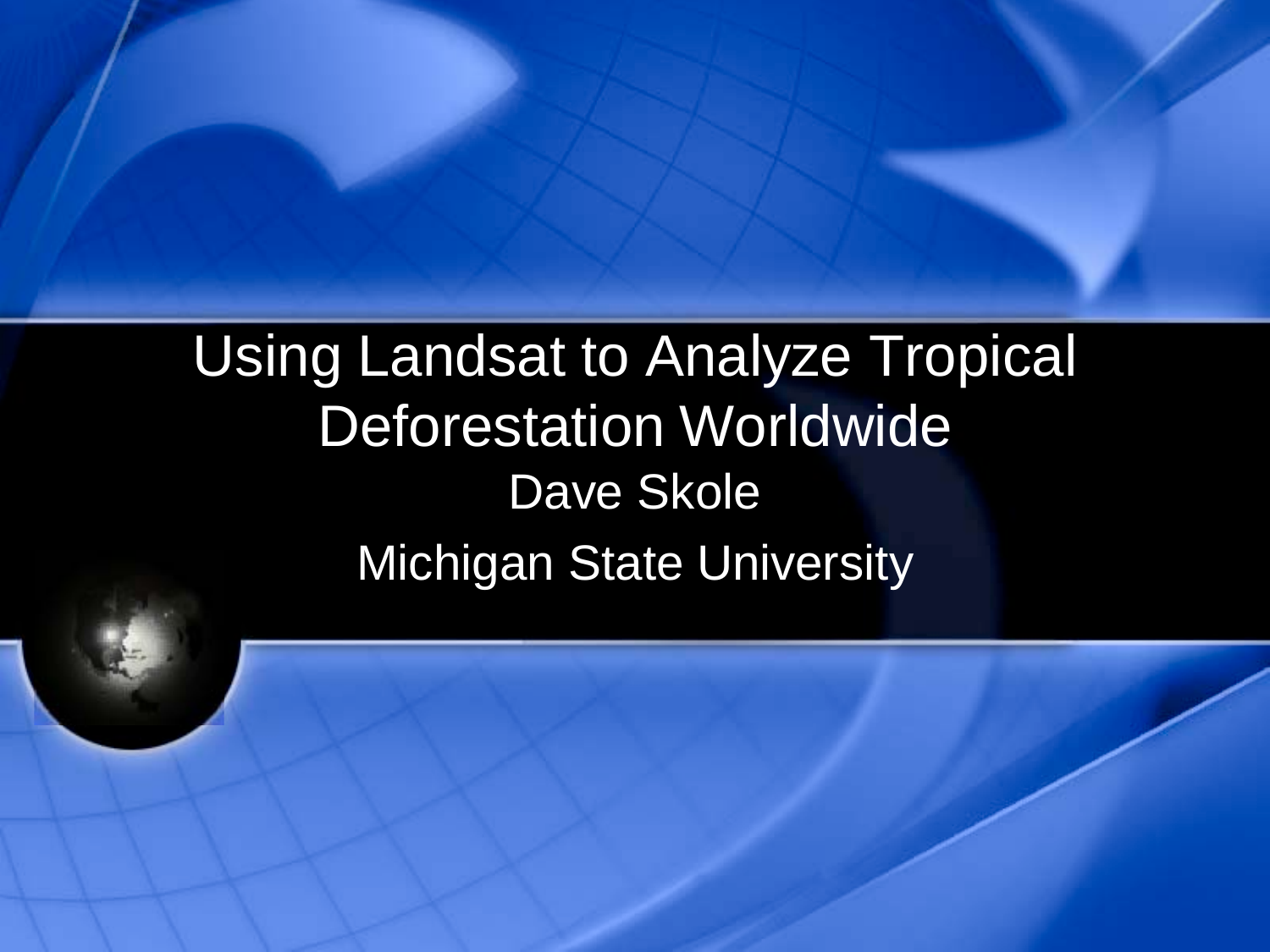# Problem

- Tropical deforestation is important to:
	- Global carbon cycle; missing sink
	- Climate change; forcing function
	- Biodiversity; habitat fragmentation
	- Global change generally; food security
- Yet we have very little precise quantitative data on rates and extent
- Previous studies have done well, but we need a high resolution complete analysis
- Moreover many sampling designs have not considered all elements.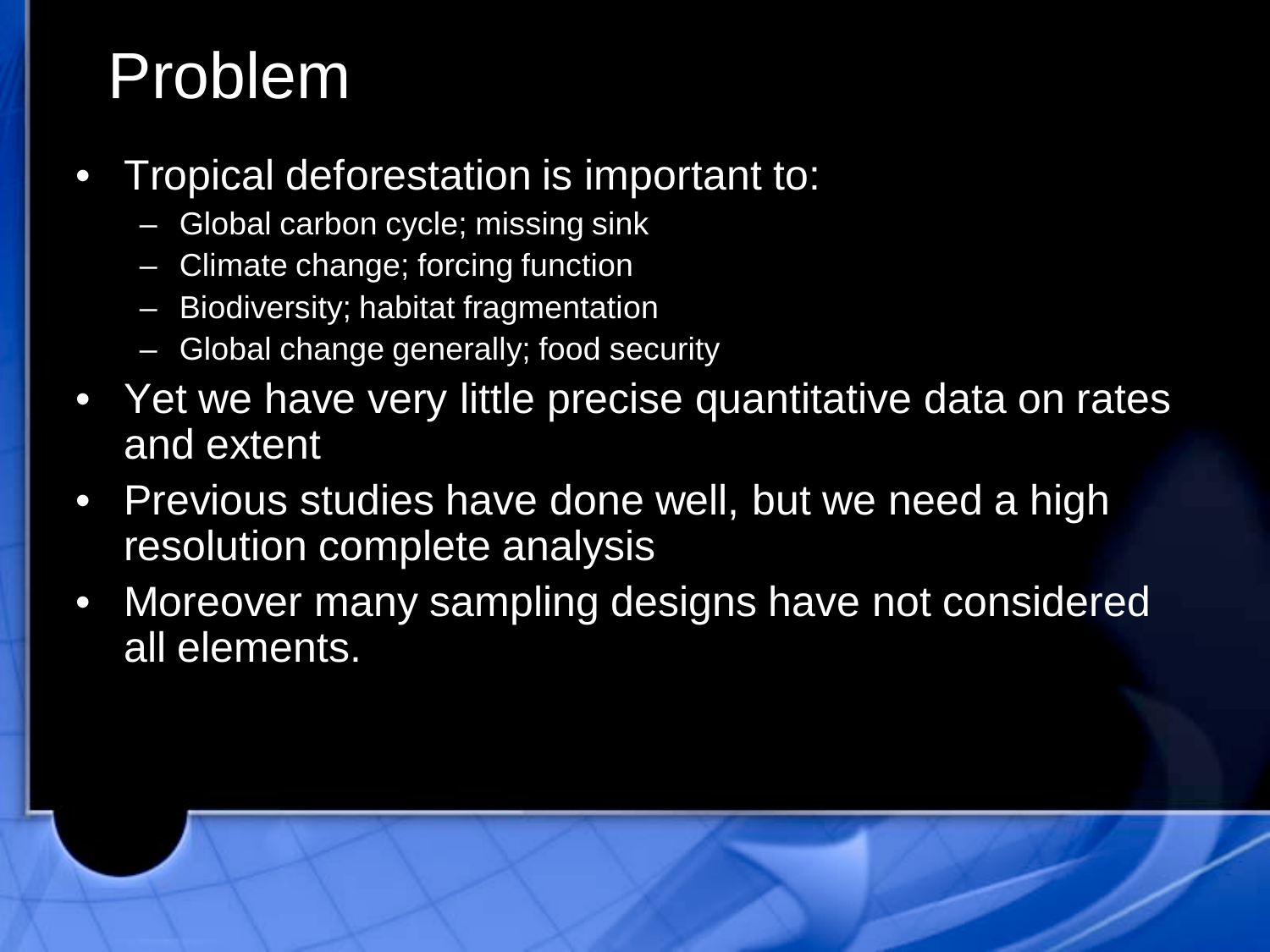#### Rationale

• *There is now a clearly defined need for a firm measurement base for global change research, for understanding human forcing on climate, and for making periodic assessments; these themes are articulated strongly in the NASA ESE Strategic Research Plan as well as the new Climate Change Science Program Strategic Plan.*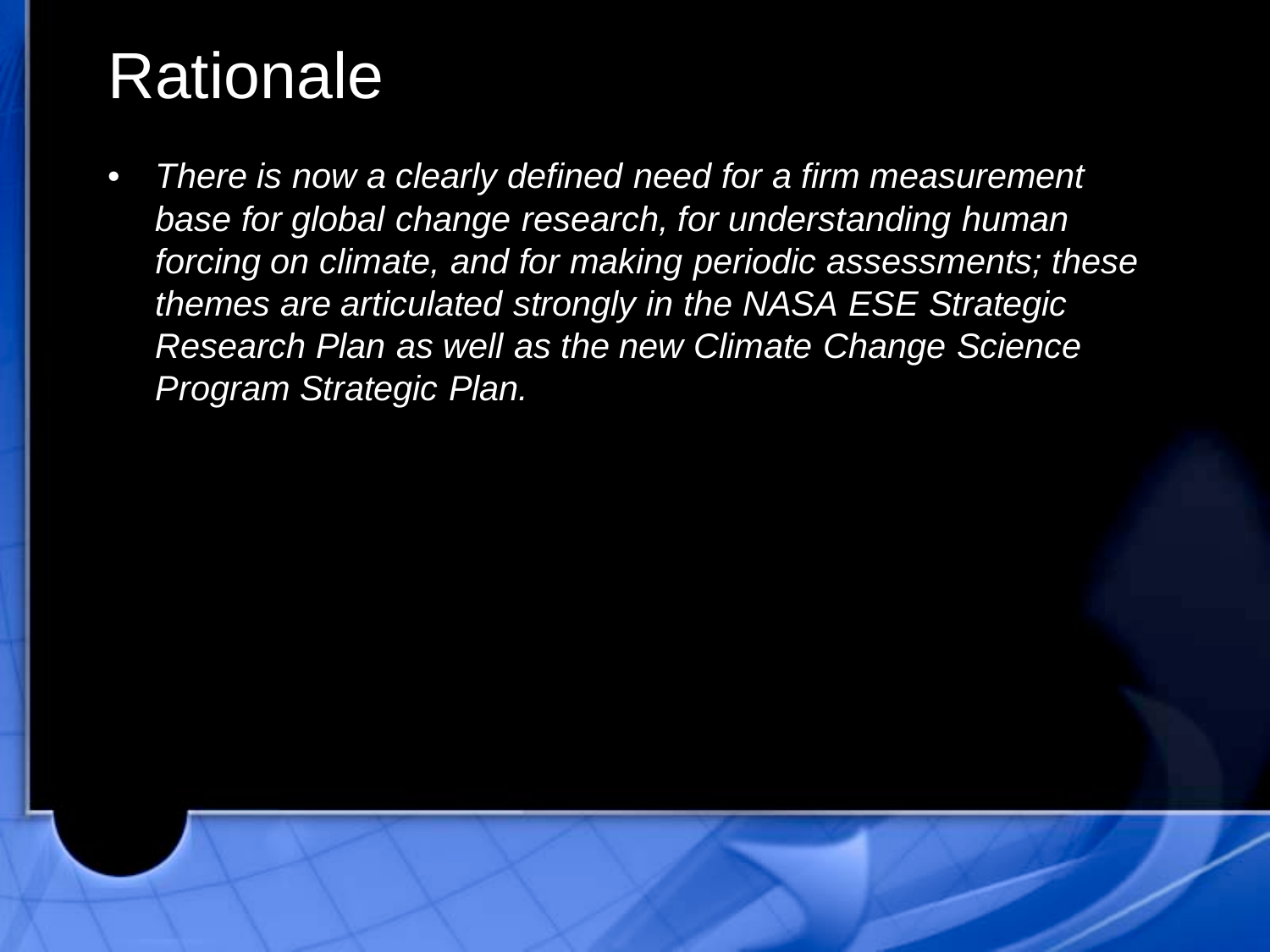### **Contributions**

- *Key contributions of this proposal to the NASA ESE Strategic Plan:*
	- *Major contribution to understanding carbon cycle and ecosystem dynamics*
	- *Important dataset for making baseline and future assessments*
	- *Underpins the LCLUC program contributions for global and continental scale analysis of human forcing*
- *Key contributions of this proposal to the Climate Change Science Program Strategic Plan:*
	- *Major contribution to components of Chapter 6. Land Use and Cover Change*
	- *Additional contributions to Chapter 7, Carbon Cycle and Chapter 8, Ecosystems*
	- *Significant contributions to Chapter 12 on Observing Systems*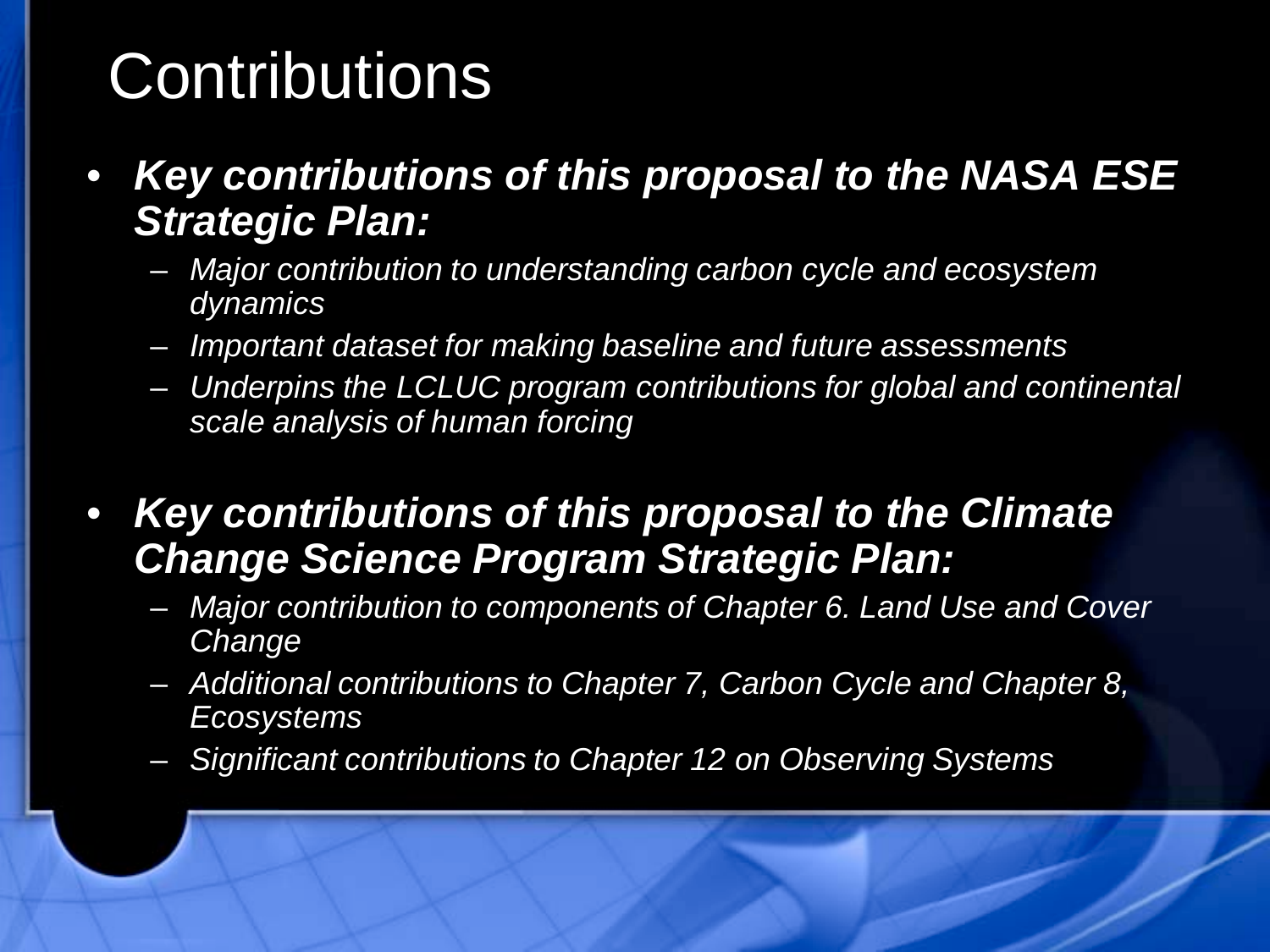#### **Questions**

#### • *Major Research Question and Objectives:*

– What are the rates and extent of the full suite of land cover and land use changes in tropical forests and to what level of accuracy and precision can proposed sampling efforts be expected to estimate the magnitude and location of these changes?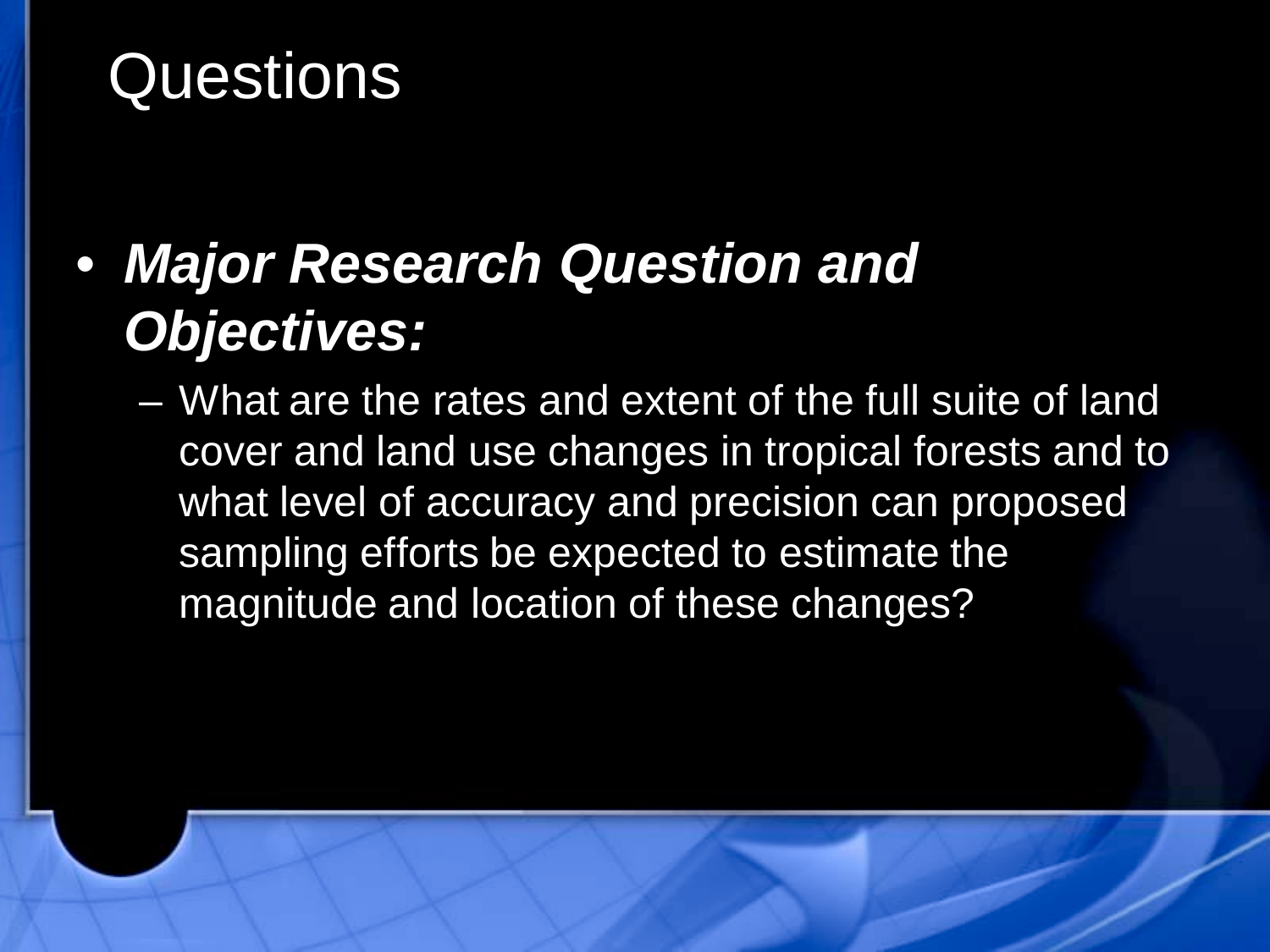## **Objectives**

• **Provide 30-m resolution multi-temporal regional maps of deforestation, regeneration, and degradation.**

– While Pathfinder research has emphasized forest and non forest mapping (i.e. deforestation) we will now include measures of a more complete suite of disturbances including logging and fragmentation as well as regeneration of forests. Among other things, this study will be able to make a definitive statement on the quantitative significance of degradation via logging, and an assessment of recent studies which have used indirect estimators to claim logging rates within tropical forests as high as or higher than deforestation (e.g. Nepstad et al 1999).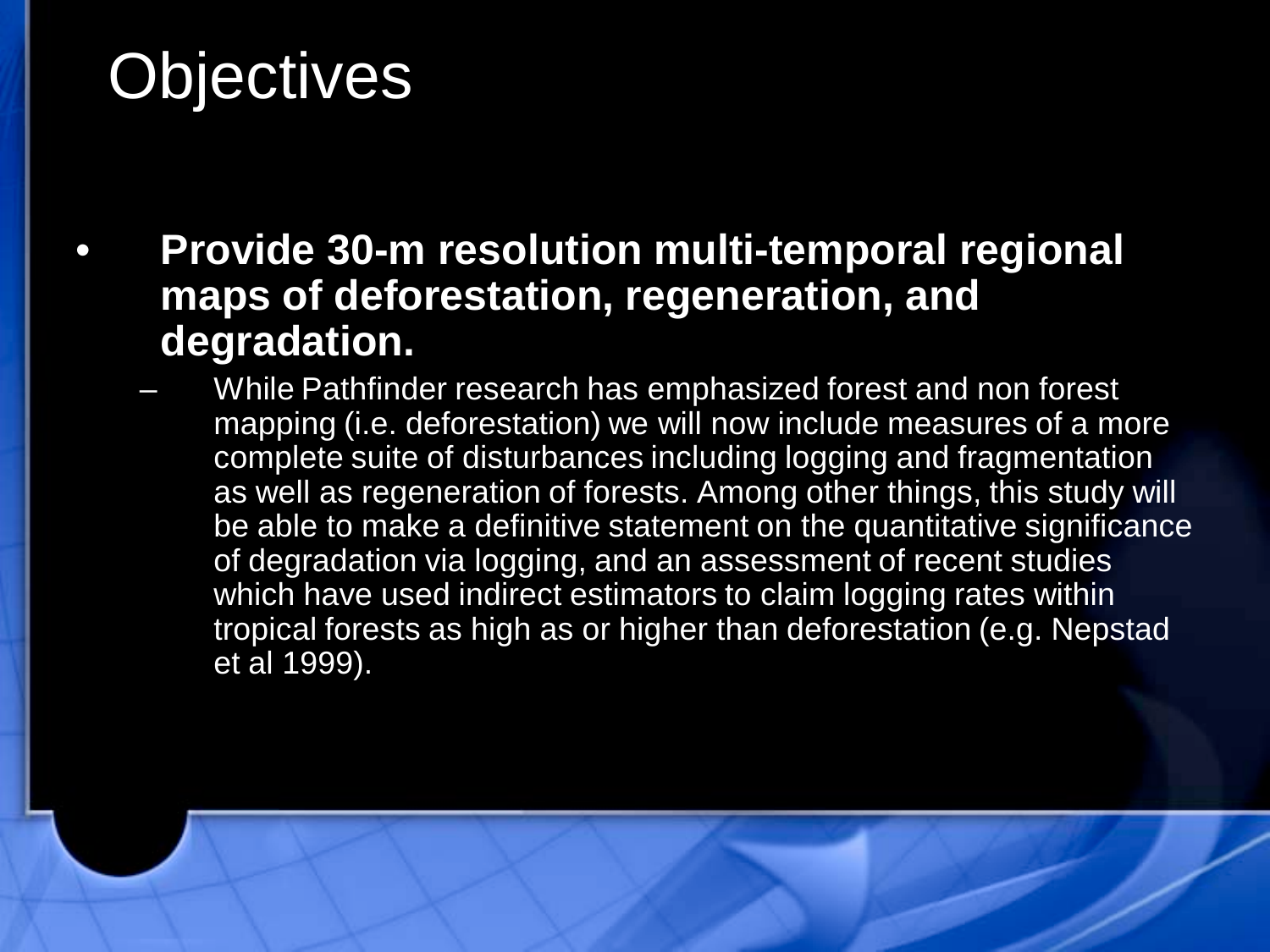## **Objectives**

• **Provide a comprehensive assessment of the efficacy and accuracy of various sampling schemes for estimating land cover change**.

– This will be accomplished by comparing known amounts of change from our wall-to-wall coverages to estimates derived by subsampling the wall-to-wall land cover information in various ways. This will provide insights into the accuracy of some recent estimates based on sampling (e.g. Achard et al 2002) and additional tests to improve the sampling scheme that will be used in the future by the FAO FRA.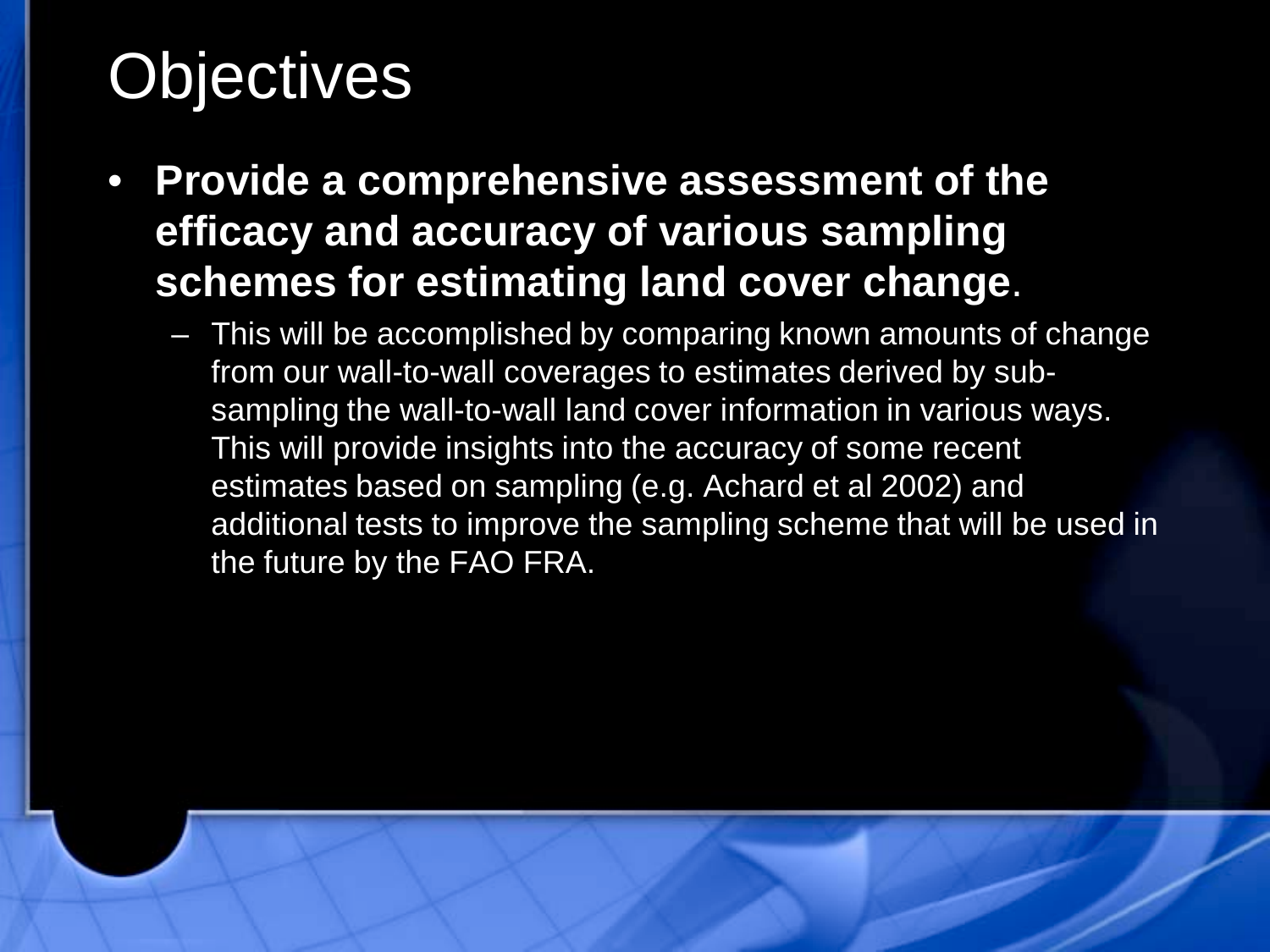# Study Sites

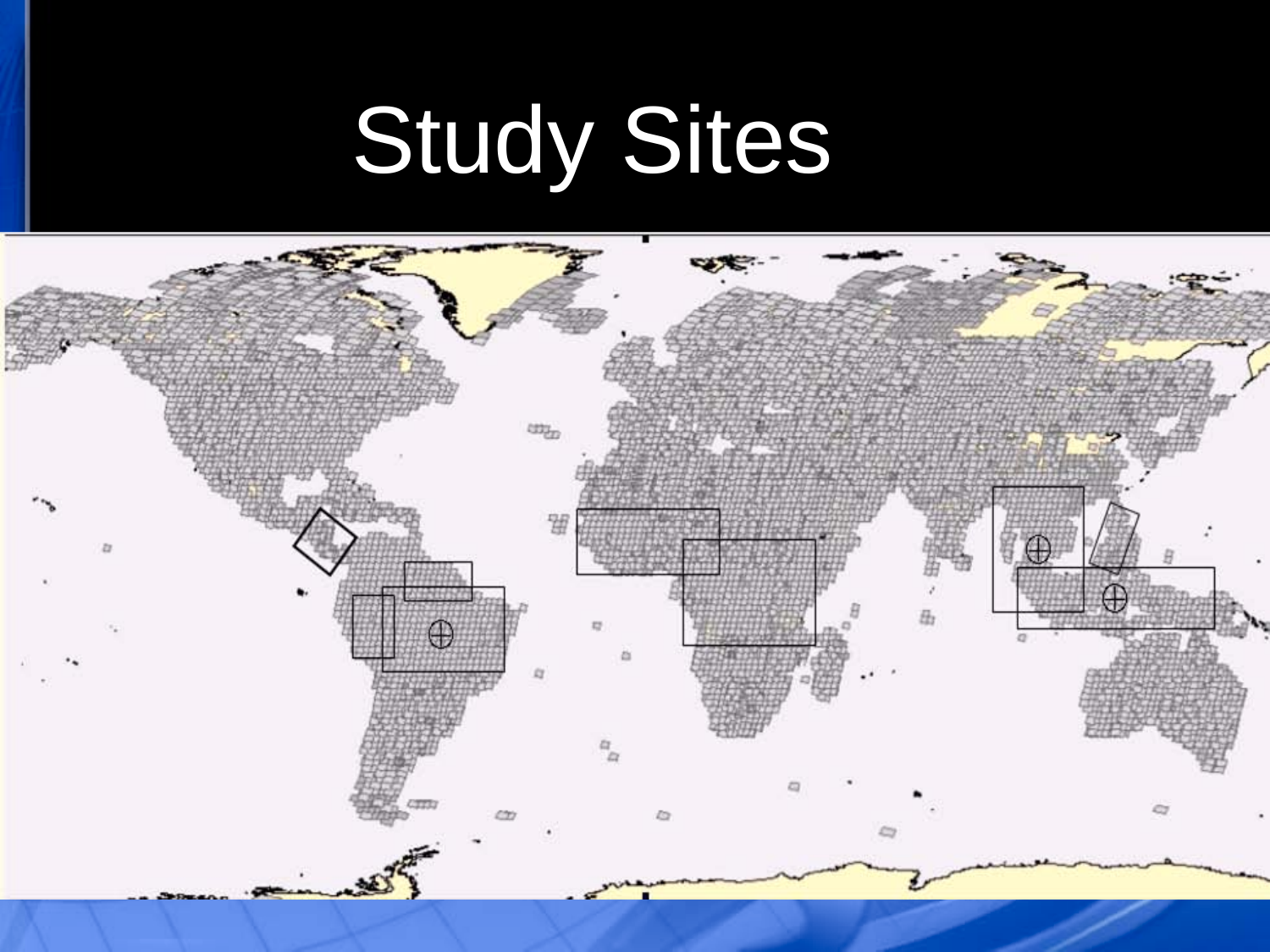# **Stratification**

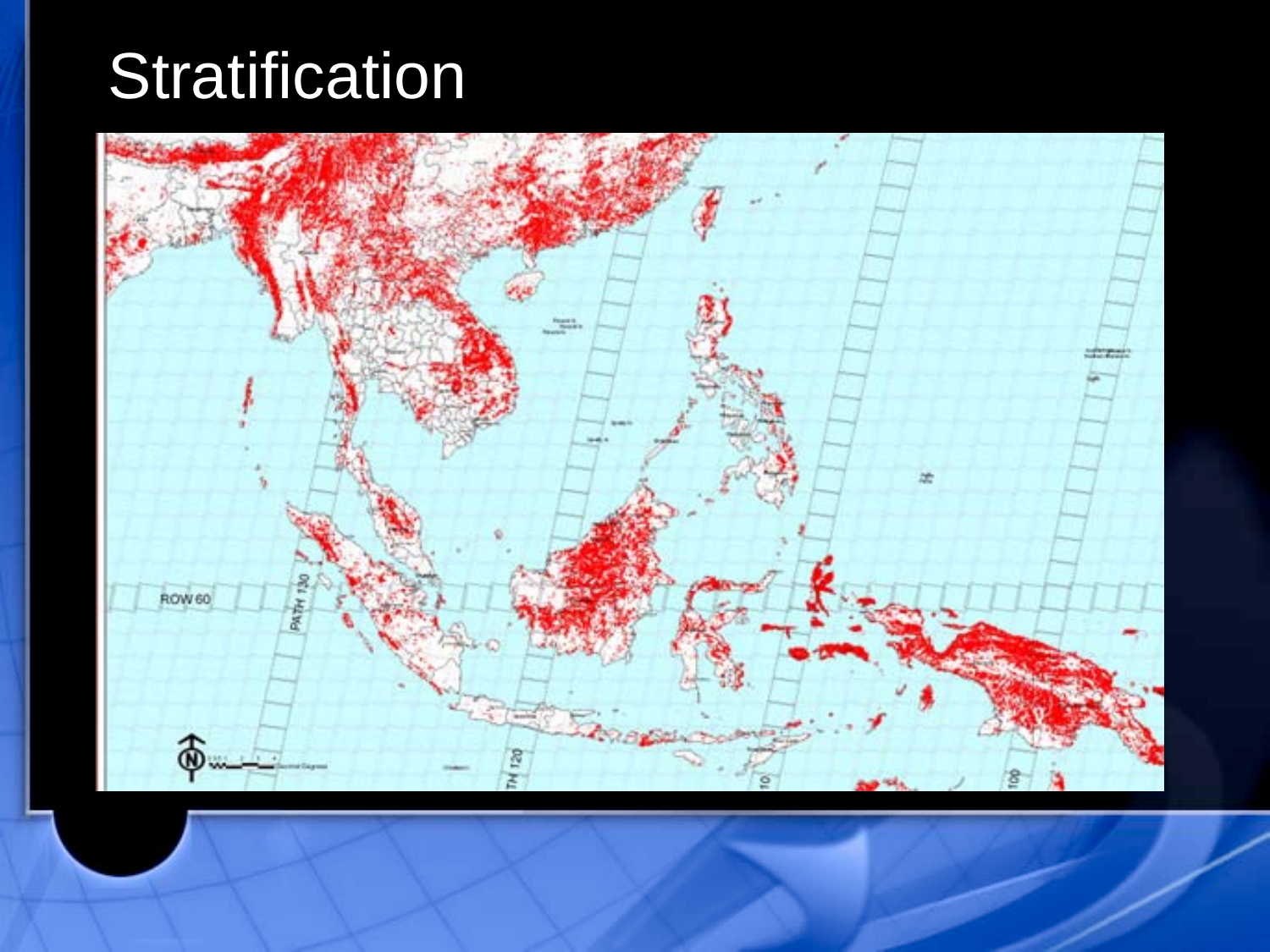# Validation sites

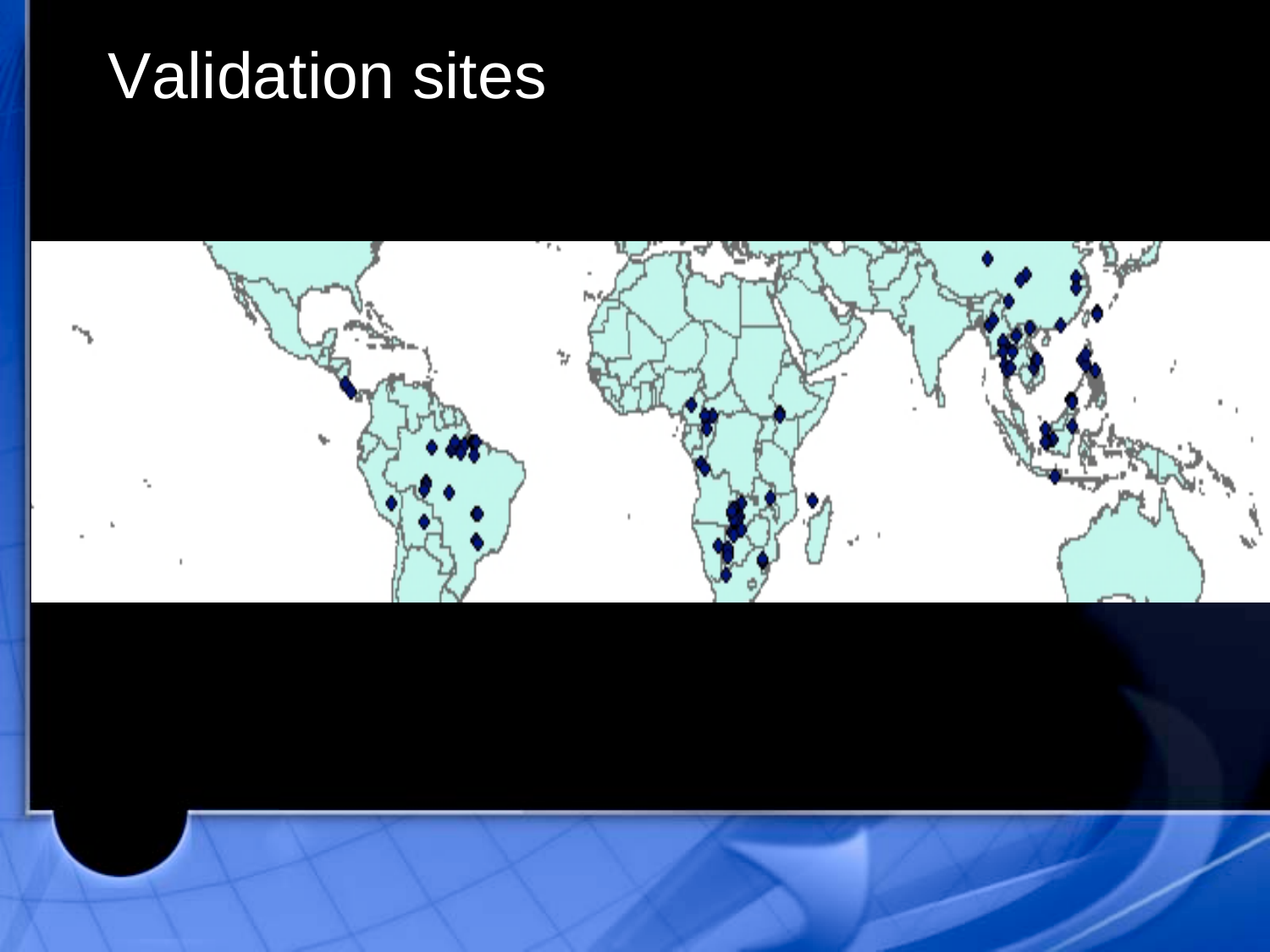# Intensive validation

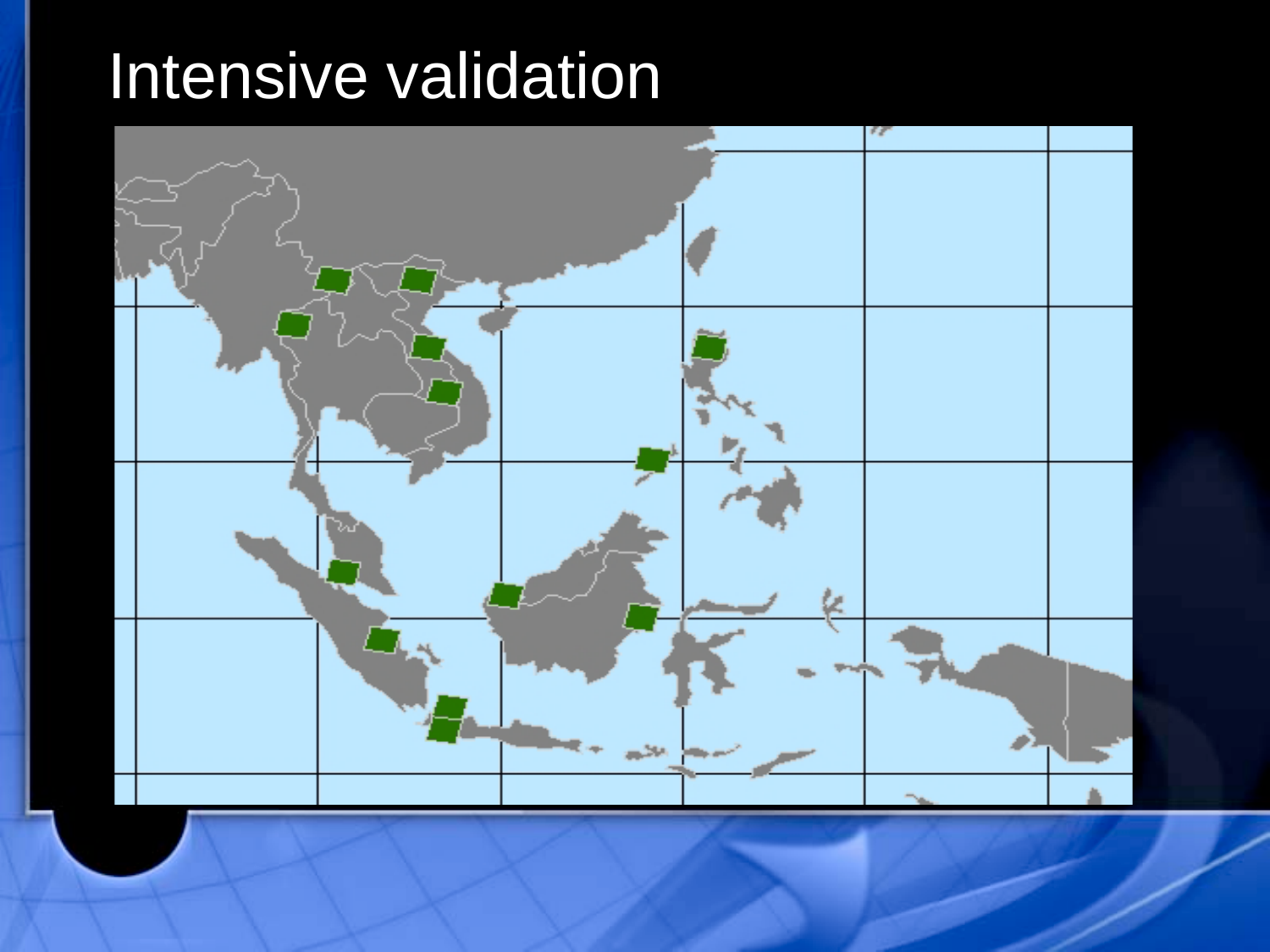#### Coordination with international partners

- Field validation
	- Networks of teams
	- West Africa, Central Africa, South Africa, SE Asia
- Coordinated data acquisition
- Data distribution through the TRFIC
	- Main facility at MSU
	- Franchise nodes in the tropics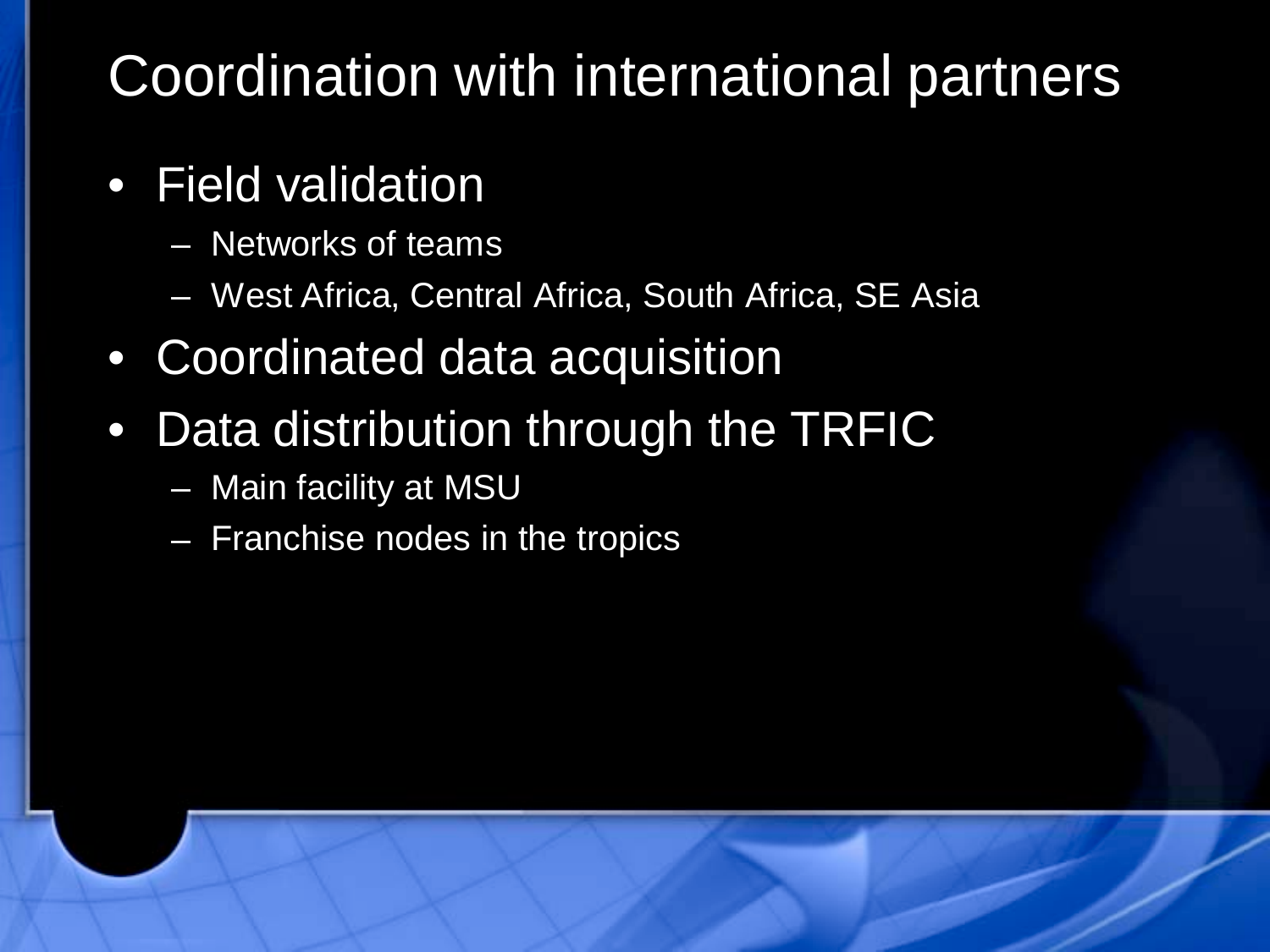## A constellation of observatories

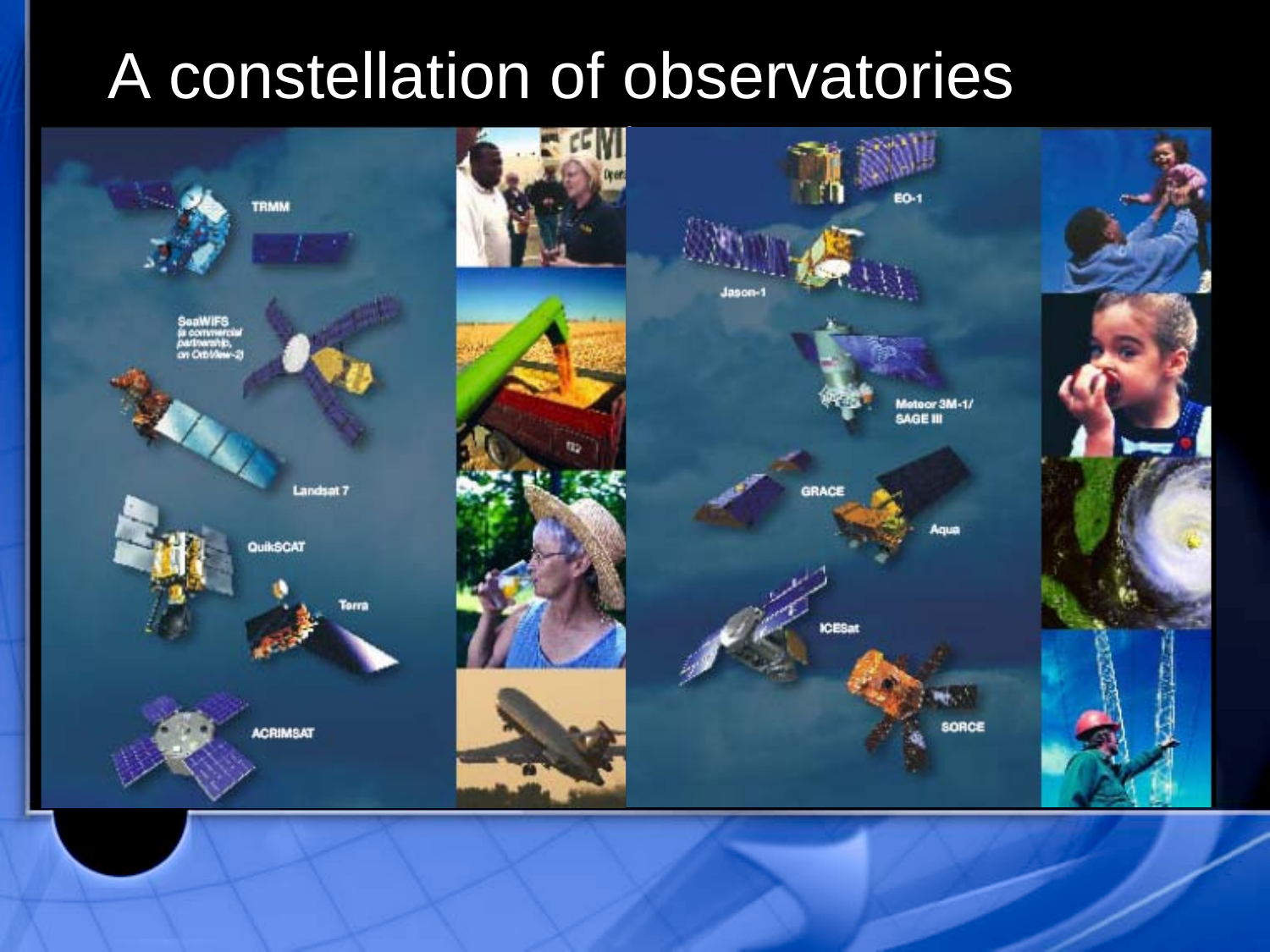

*Orbit Positions of the Major Earth Observation Satellites*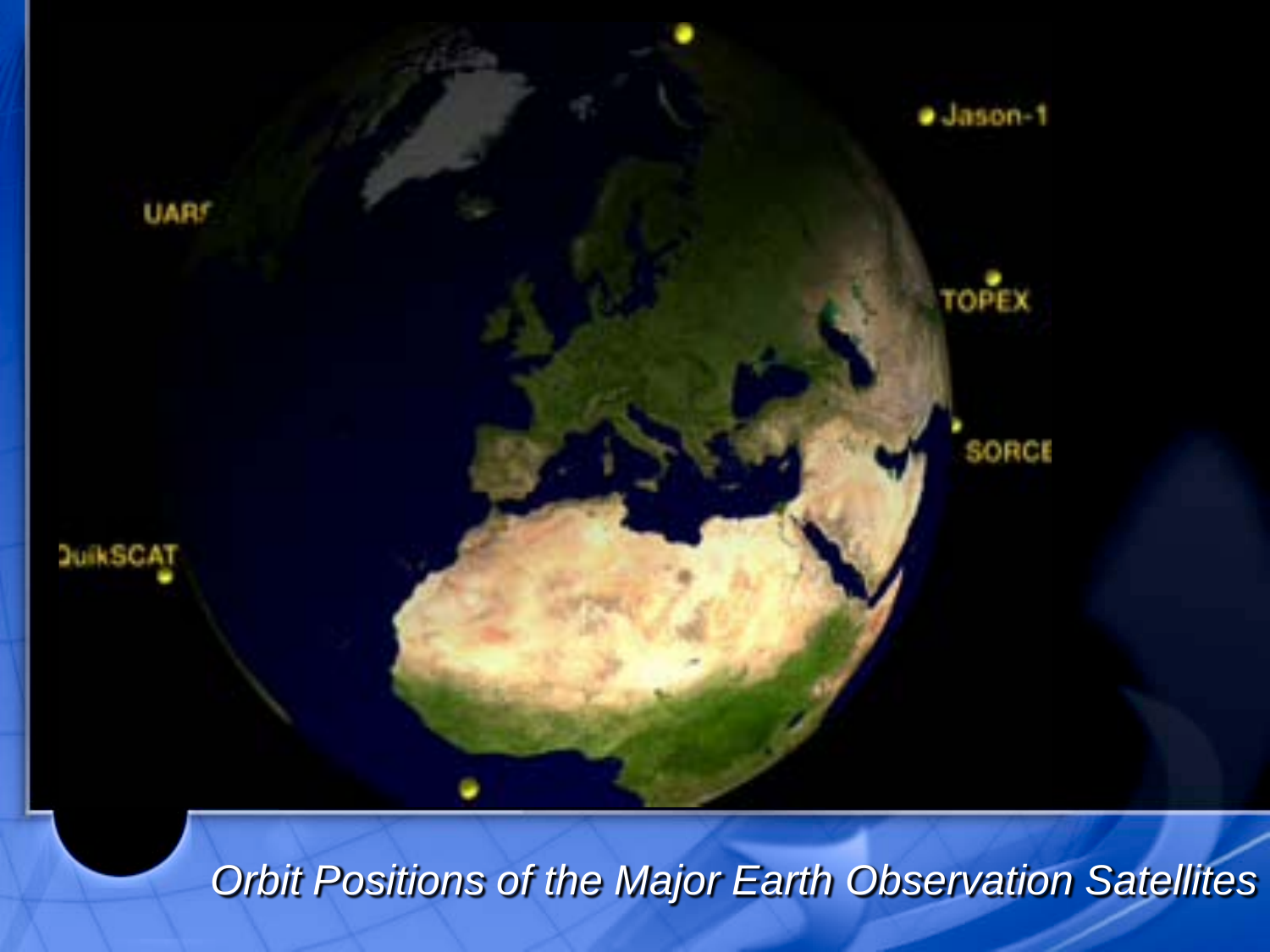# Observing Systems

- **GEOSS**
- Need to couple ground and space based observatories
- Need to understand what to measure, when to measure, and where to measure – these are scientific issues
- Need to understand processes... leading to capability for forecasting
- Need for improved models

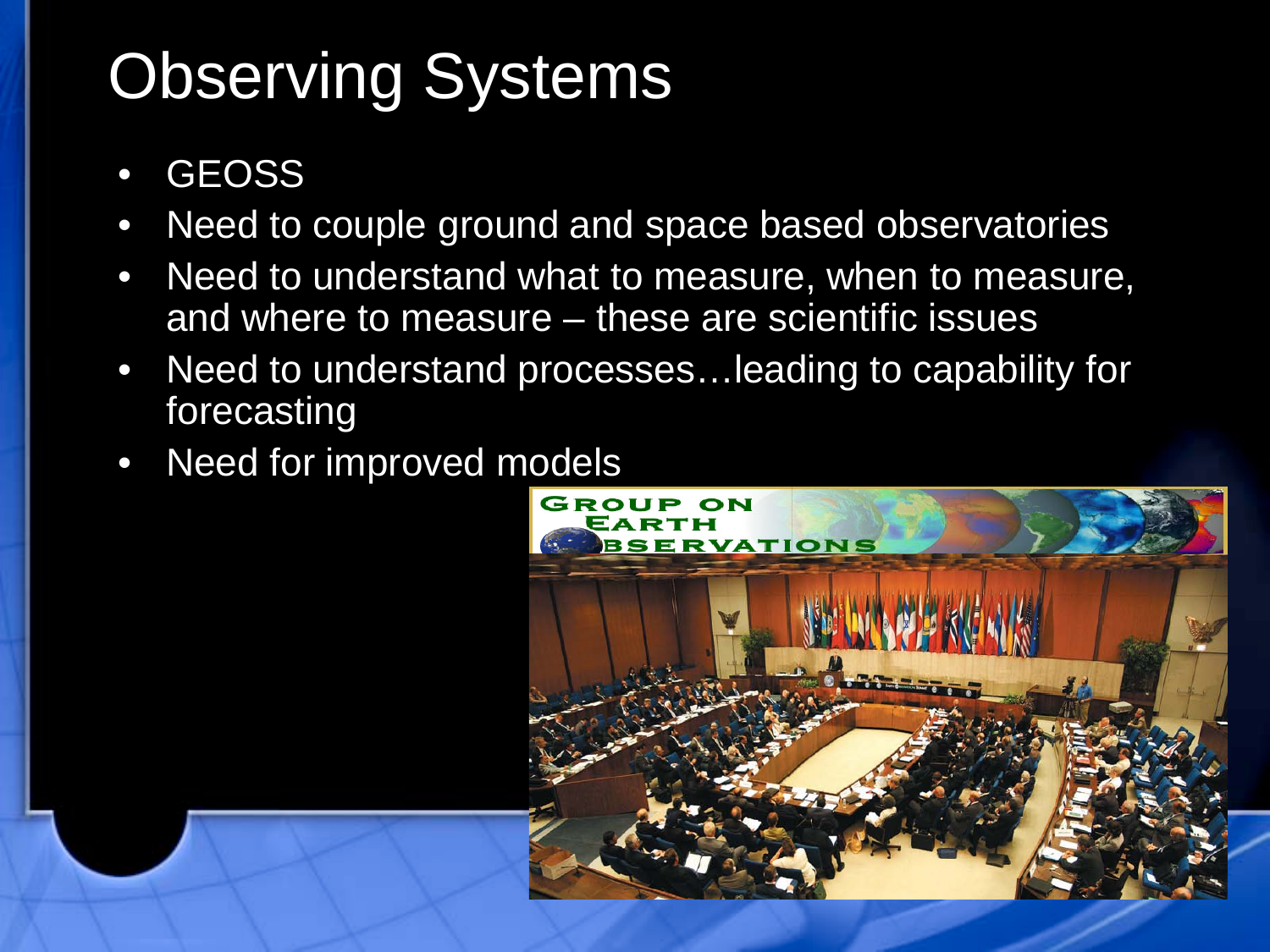# Grand Missions

- The community is calling for grand missions for grand challenges
- Not just observing systems, but problem solving missions
- Two "tall poles" are emerging:
- Food and Water key land based missions that couple to climate missions, focused on big problems facing humanity
- US leadership can make it happen.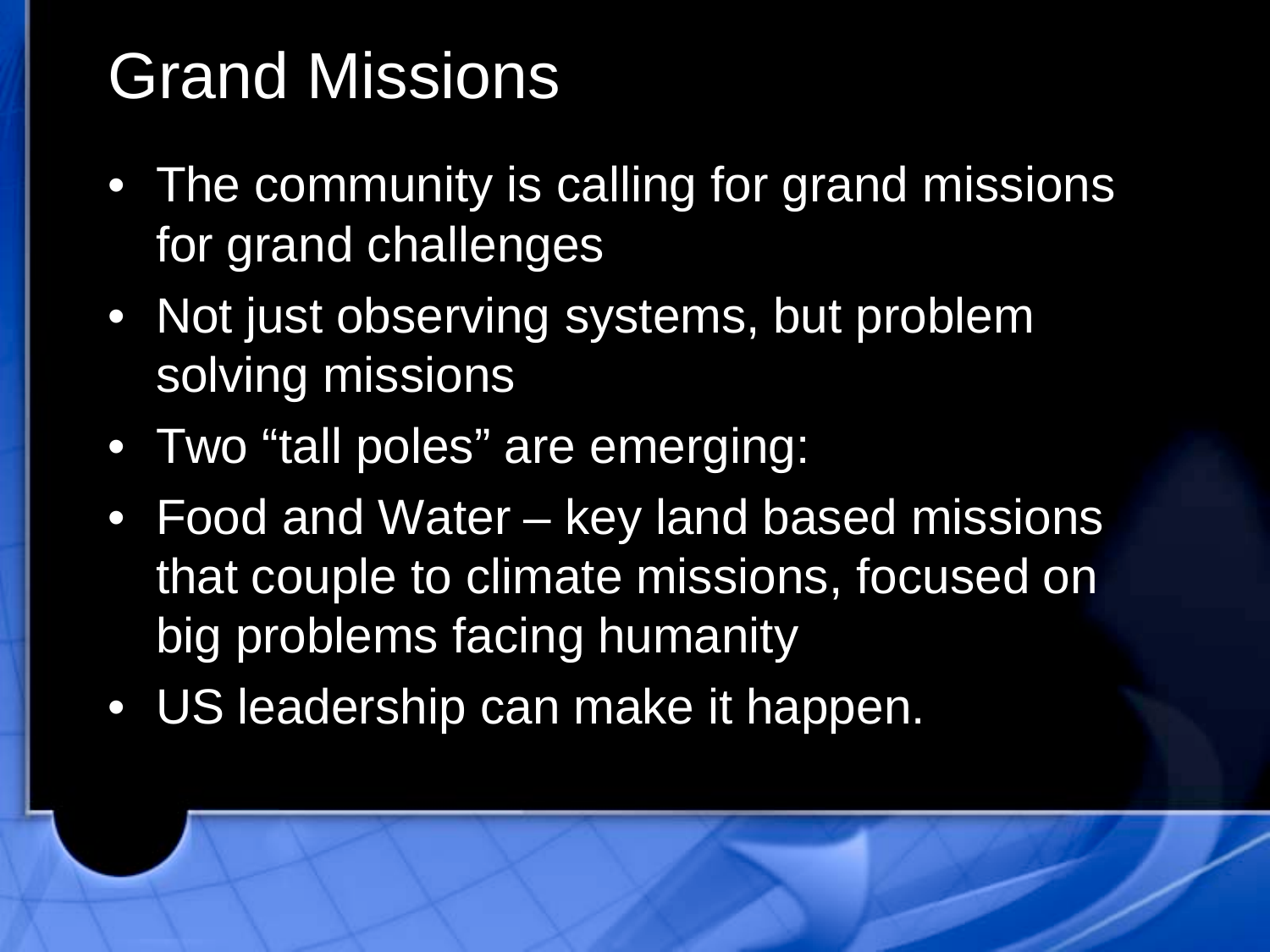**Assisting** with tsunami relief



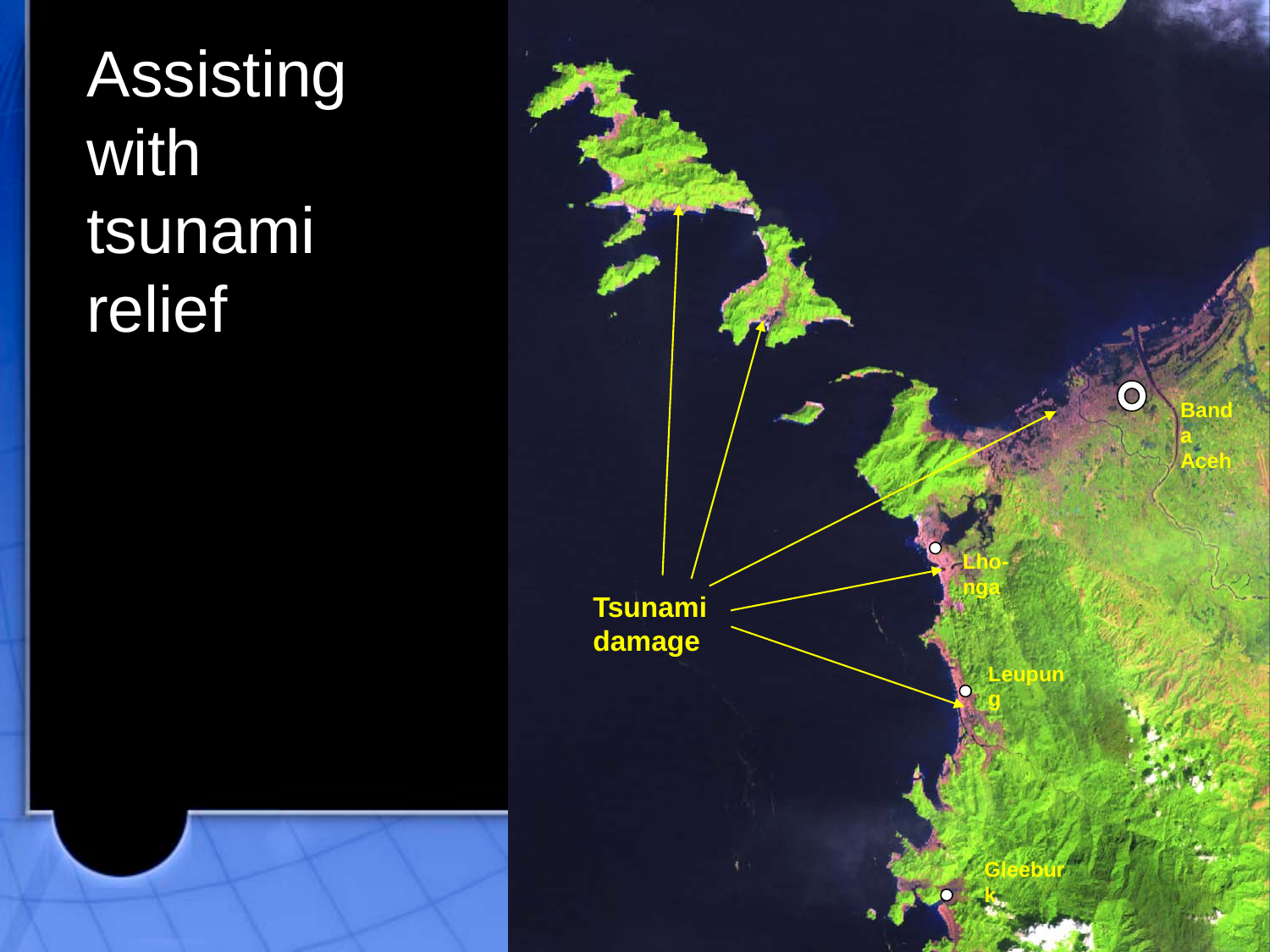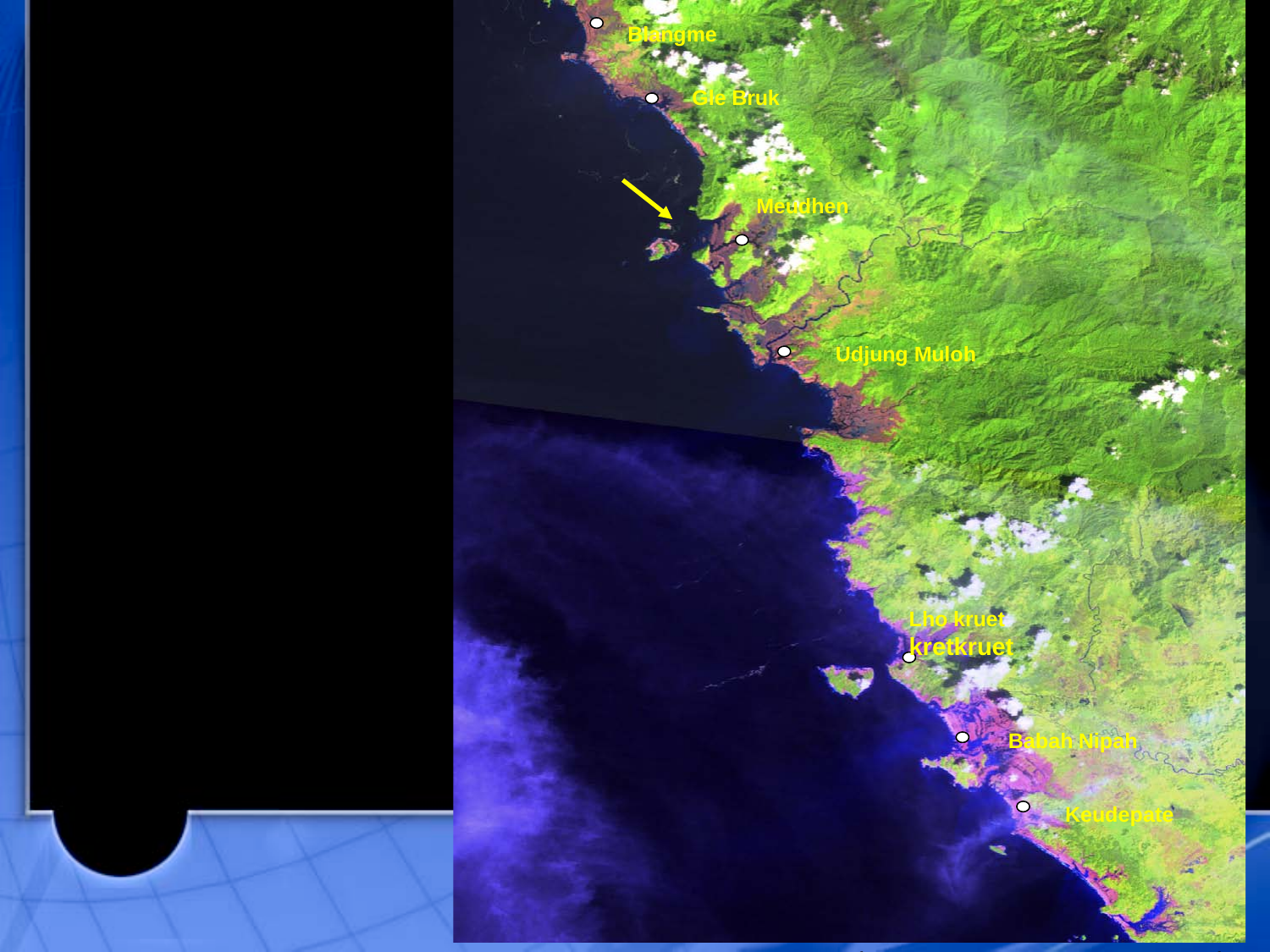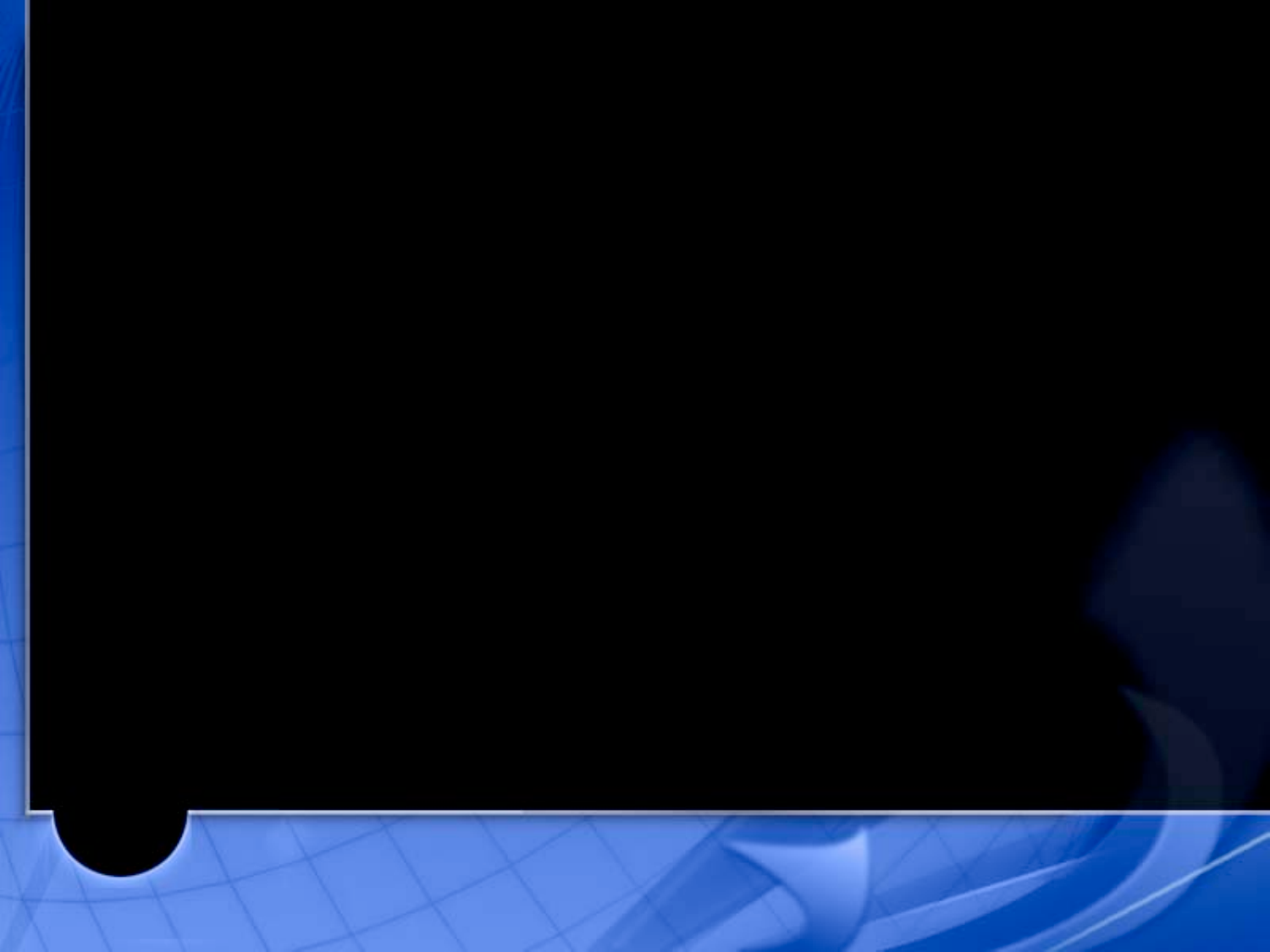

**Figure 7.** Localized close up view of the coastline around the hard hit city of Babah nipah. Note the significant erosion and "roughening" of the coastline and significant flooding. As seen before there are significant pockets of impact and the effect of the tsunami was not uniform.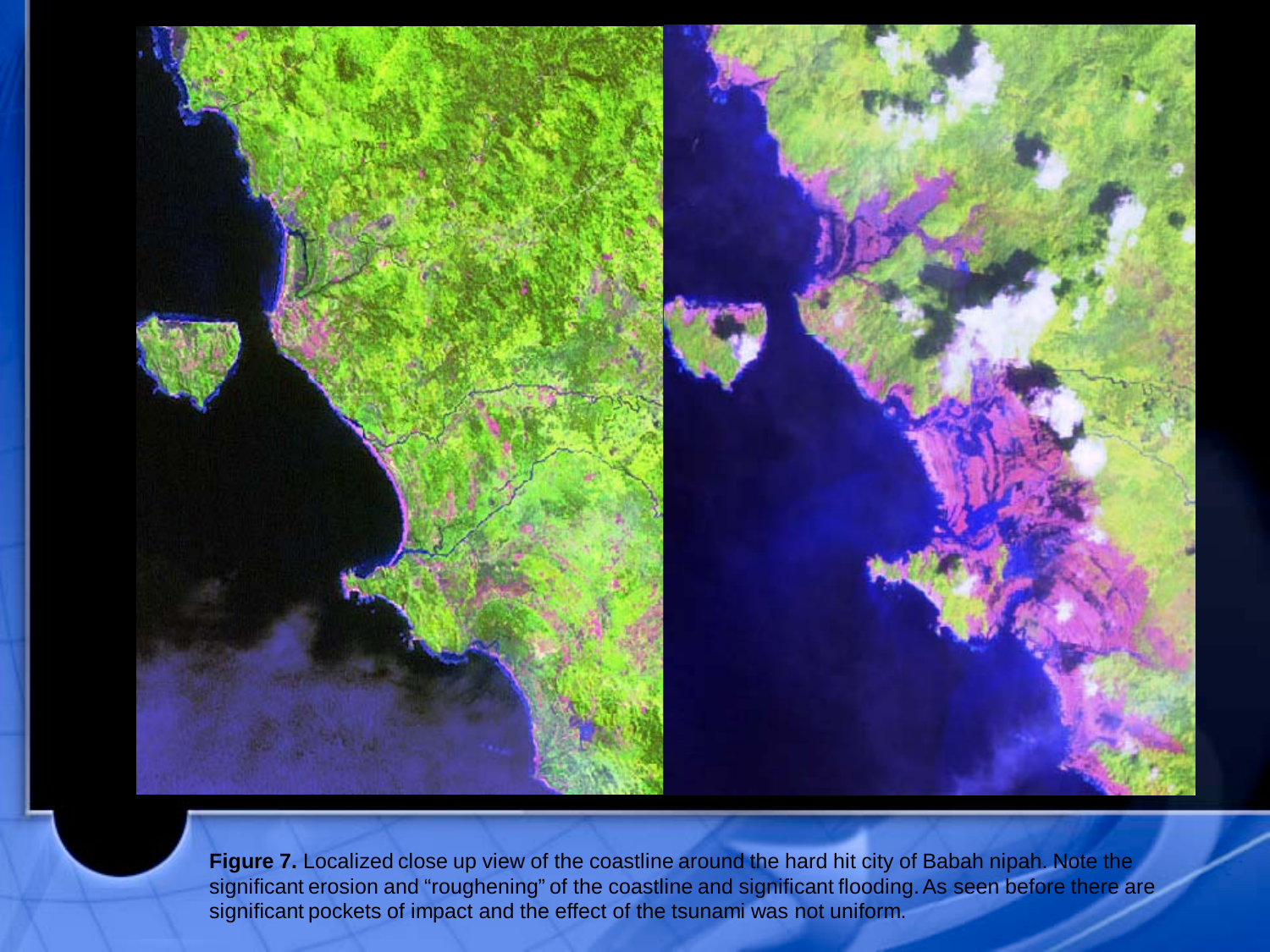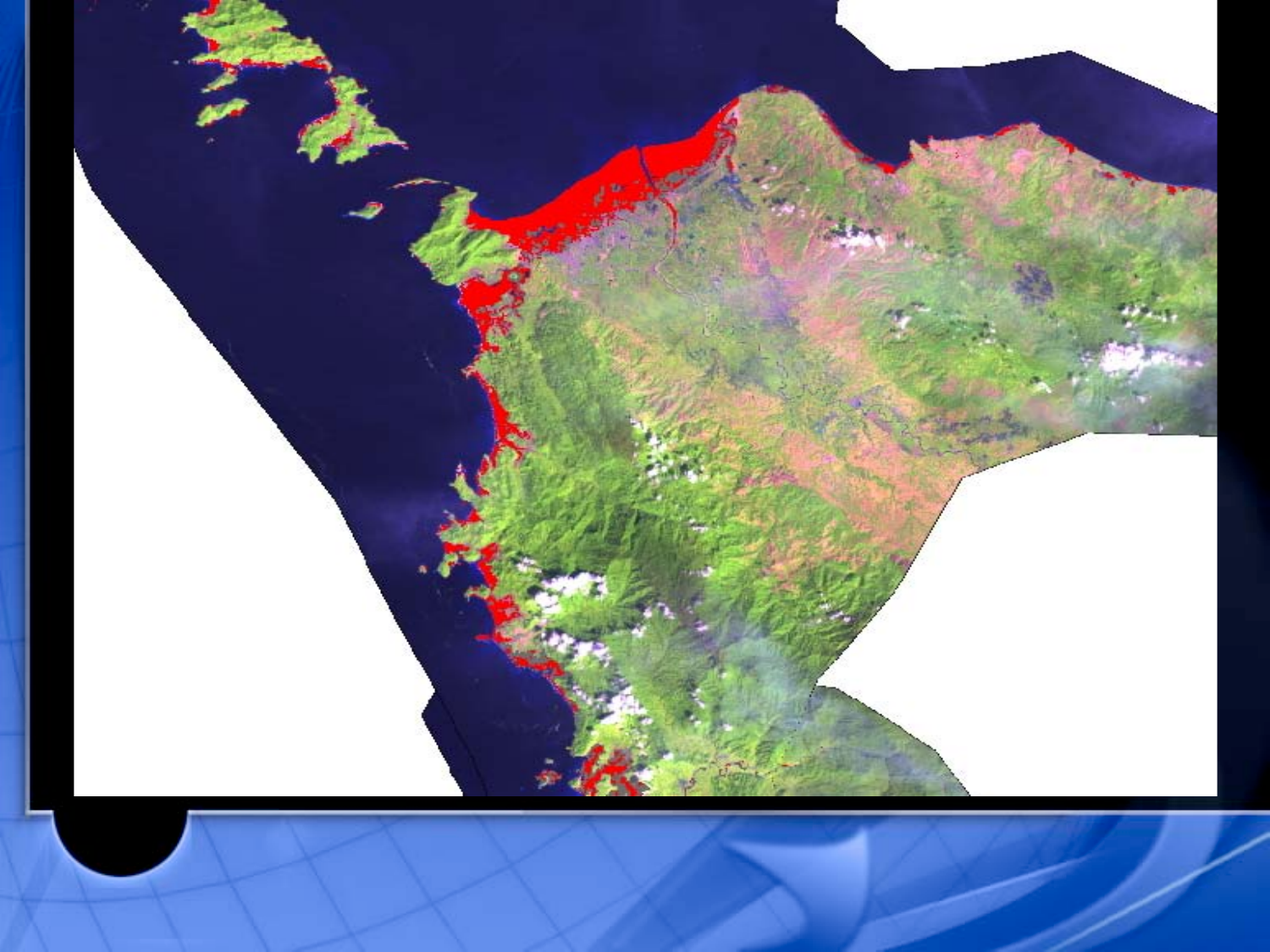